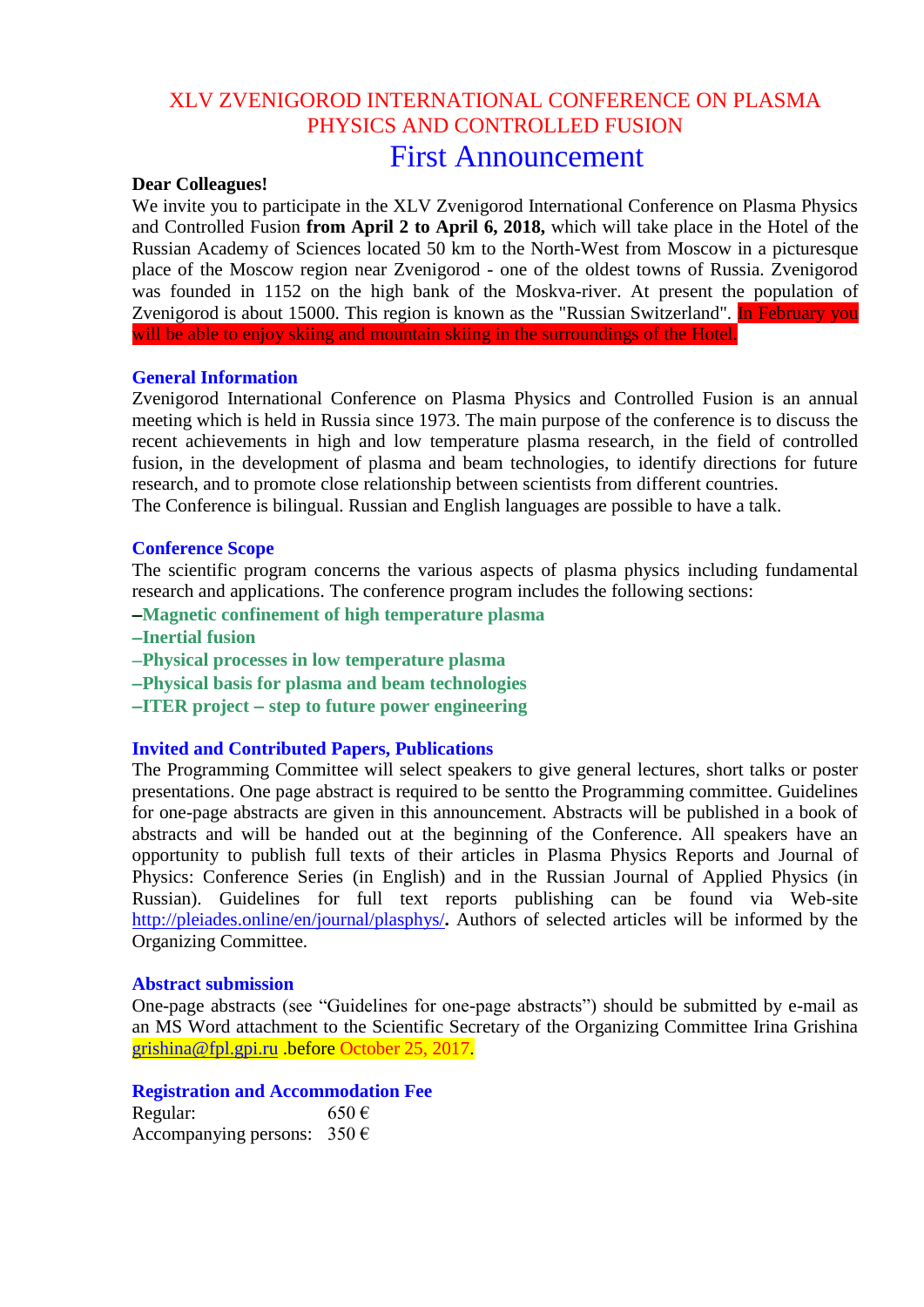The registration fee includes participation in the Conference, one copy of the book of abstracts, a conference dinner as well as full accommodation in single rooms from the **evening of April 1 to the afternoon of April 6** with breakfast, lunch and dinner. The fee for accompanying persons includes breakfast, lunch and dinner and accommodation in double rooms, and a conference dinner.

Registration is necessary for everybody who applies for participation in the conference. A filled registration form should be sent by e-mail as an MS Word attachment to Irina Grishina, Scientific secretary of the Organizing Committee (e-mail: [grishina@fpl.gpi.ru\)](mailto:grishina@fpl.gpi.ru) before October 25, 2017. An invoice will be send to all registered participants after abstracts submission.

## **Events and Conference Excursions**

For participants and accompanying persons, a conference dinner and an excursion will be offered. Zvenigorod is one of the oldest Russian towns. The excursion includes visiting the old monastery of Zvenigorod (XVI – XVII centuries).

## **Travel information**

Details will be given on the web page http://www.fpl.gpi.ru**/**[Zvenigorod/XLV/Zven\\_XLV.html](http://www.fpl.gpi.ru/Zvenigorod/XLV/Zven_XLV.html) and in the  $2<sup>nd</sup>$  Announcement.

## **Deadlines**

| Pre-registration:                  | October 25, 2017                                                                               |
|------------------------------------|------------------------------------------------------------------------------------------------|
| Abstract submission:               | October 25, 2017                                                                               |
| Sending of the invoice             |                                                                                                |
| and payment:                       | November $15, 2017$                                                                            |
| Second Announcement:               | December 15, 2017                                                                              |
|                                    | <b>Please note!</b> The invoice and the second announcement will be submitted by e-mail to the |
| <i>registered colleagues only.</i> |                                                                                                |

## **Correspondence and information**

Scientific secretary of the Organizing committee Dr. Irina Grishina [grishina@fpl.gpi.ru](mailto:grishina@fpl.gpi.ru) http://www.fpl.gpi.ru**/**[Zvenigorod/XLV/Zven\\_XLV.html](http://www.fpl.gpi.ru/Zvenigorod/XLV/Zven_XLV.html)

## **Programming Committee**

L. M. Kovrizhnykh (Russia) V. E. Fortov (Russia) A. F. Alexandrov (Russia) A. V. Burdakov (Russia) V. S. Vorobyev (Russia) G. G. Denisov (Russia) Yu. V. Gott (Russia) S. E. Grebenshchikov (Russia) E. Z. Gusakov (Russia) S. Yu. Guskov (Russia) V. A. Ivanov (Russia) I. A. Kossyi (Russia) A.V. Krasilnikov (Russia) Yu. A. Lebedev (Russia) A. I. Meshcheryakov (Russia) E. Oks (USA) J. Ongena (Belgium) V. P. Pastukhov (Russia) V. B. Rozanov (Russia)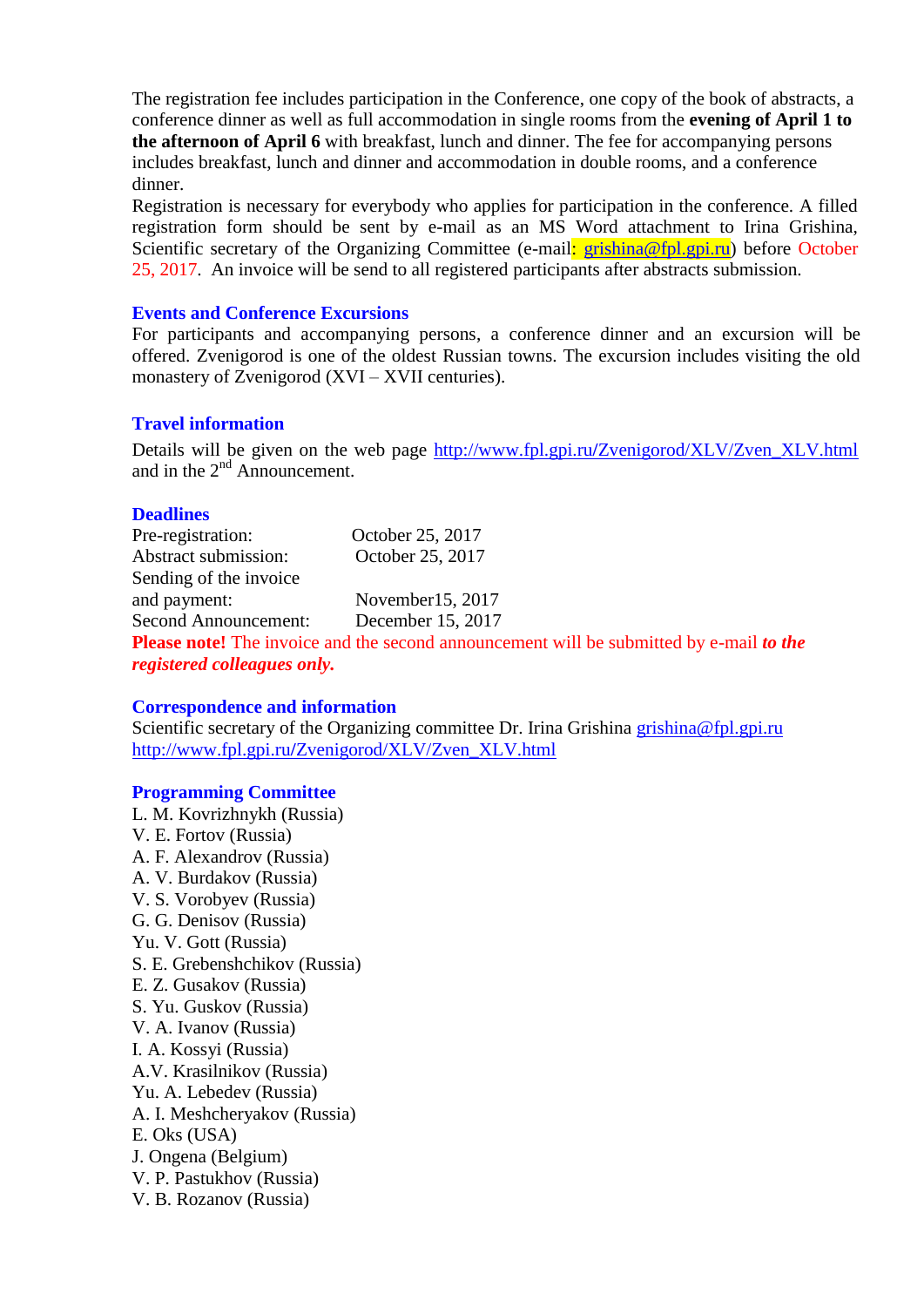A. A. Rukhadze (Russia) E.E. Son (Russia) R. V. Stepanov (Russia) N. Vogel (Germany)

## **Organizing Committee**

Vyacheslav A. Ivanov (chairman) Irina A. Grishina (scientific secretary) Dmitry G. Vasilkov (vice-chairman) Marina L. Nagaeva Tatiana I. Kamolova Sergey N. Satunin Elena V. Voronova

## **Organizers**

- Scientific Council on Plasma Physics, RAS
- Scientific Council on Physics of Low Temperature Plasma, RAS
- Prokhorov General Physics Institute, RAS
- Institute for High Temperatures, RAS
- The PLASMAIOFAN CO. LTD., Science and Technology Center
- Lomonosov Moscow State University
- The Project Center ITER, ROSATOM

## **International Advisory Board**

- Sergei Bulanov, National Institutes for Quantum and Radiological Science and Technology (Japan) & Prokhorov General Physics Institute (Russia)
- Eric Esarey, Lawrence Berkeley National Laboratory (USA)
- Tetsuya Kawachi, National Institutes for Quantum and Radiological Science and Technology (Japan)
- Sergei Krasheninnikov, University of California in San Diego (USA)
- Francesco Pegoraro, Universita' di Pisa (Italy)
- Boris Sharkov, Facility for Antiproton and Ion Research, (Germany) & Institute for Theoretical and Experimental Physics, (Russia)
- Arie Zigler, Hebrew Univ Jerusalem, (Israel)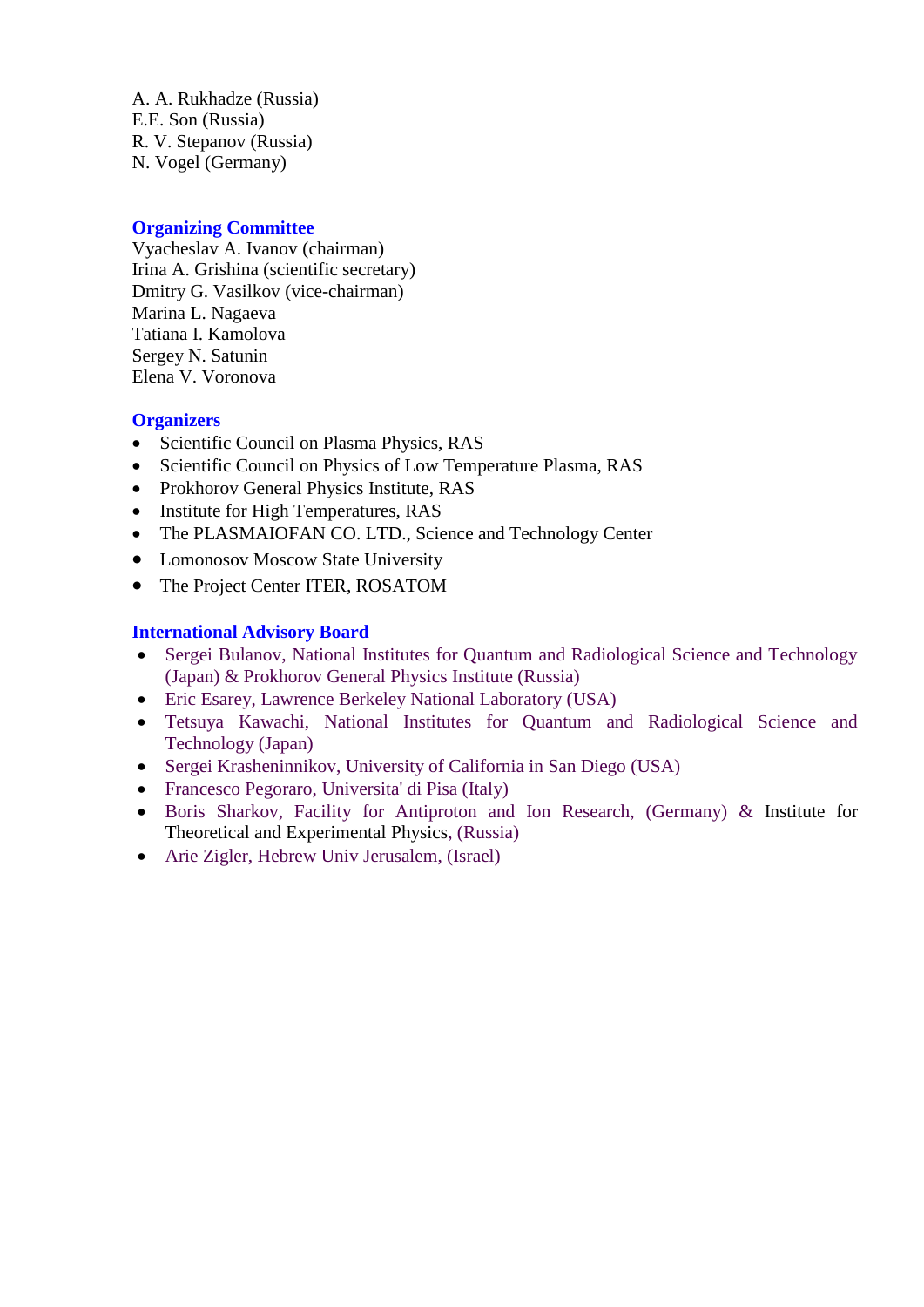# **Registration Form**

## **XLIV Zvenigorod International Conference on Plasma Physics and Controlled Fusion**

Russia, Zvenigorod, February 13-17, 2017

|                                             |  |  |  | First Name $\_\_\_\_\_\_\_\$ Last Name $\_\_\_\_\_\_\_\_\_\_\_\_\_\_\_\_\_\_\_\_\$ m. $\Box$ f. |
|---------------------------------------------|--|--|--|-------------------------------------------------------------------------------------------------|
|                                             |  |  |  |                                                                                                 |
|                                             |  |  |  |                                                                                                 |
|                                             |  |  |  |                                                                                                 |
|                                             |  |  |  |                                                                                                 |
|                                             |  |  |  |                                                                                                 |
|                                             |  |  |  |                                                                                                 |
|                                             |  |  |  |                                                                                                 |
| I intend to submit a paper on this subject: |  |  |  |                                                                                                 |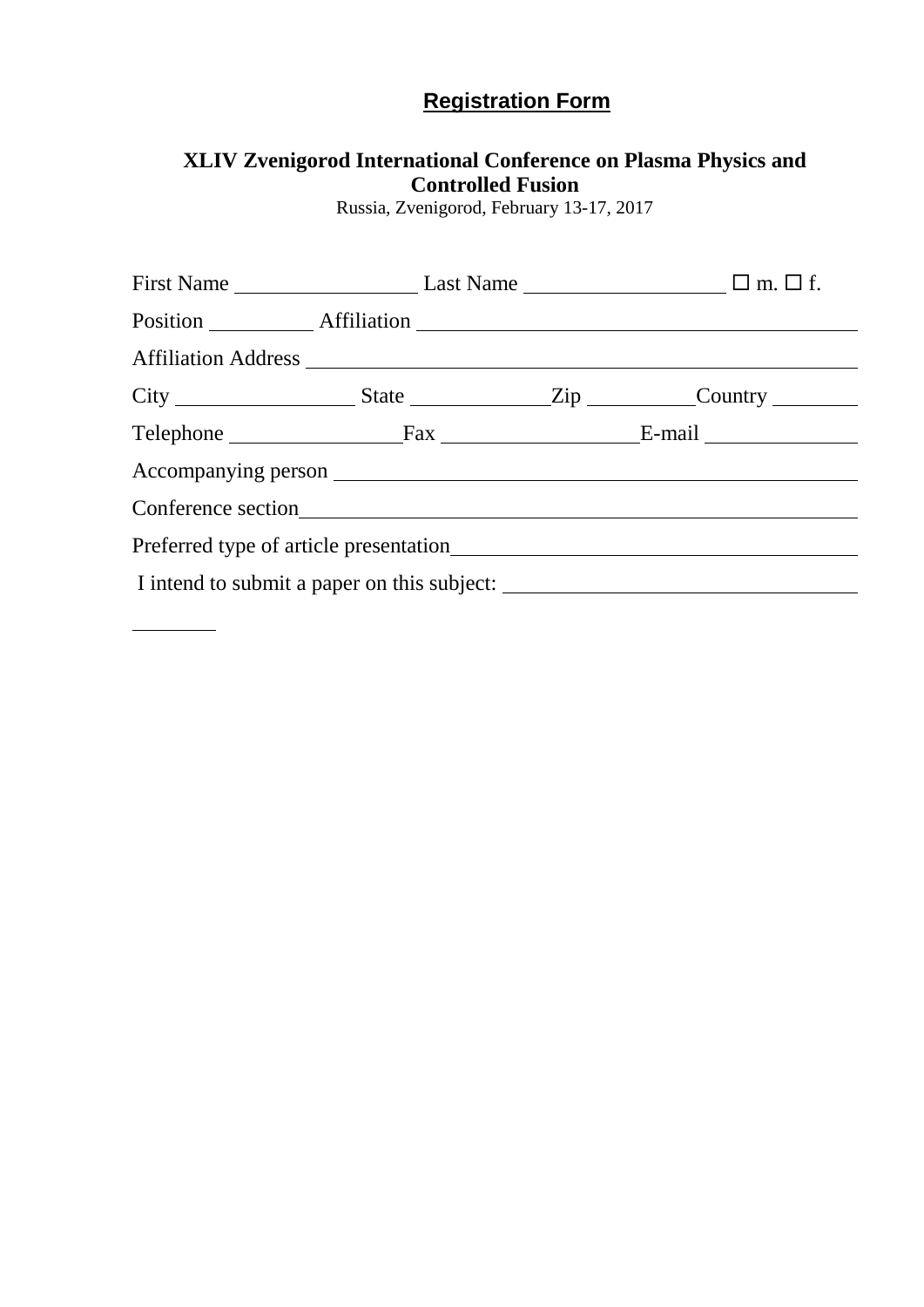## **GUIDELINES FOR ONE-PAGE ABSTRACTS (TITLE)**

A.Author, A. Coauthor<sup>\*</sup>

*Name of Institute, City, Country , e-mail*

*\*Name of Institute, City, Country, e-mail*

Abstracts should be prepared in Microsoft Word or RTF formats for **Windows up to Windows 7**. Abstracts prepared in Word for Macintosh are not allowed.

Text of one-page abstract including title and information about authors should fit into the 165x255 mm frame (for the European A4 paper size it means top and bottom margins should be 2 cm, right margin 1,5 cm, and left margin, 3 cm) This sample text fills the mentioned frame completely.

Text should be typed with 1.5 spacing.

The body of the text should be typed in Times New Roman, 12 pt, justified, with first line indent 5 mm.

The title of the abstract should be centered and set in all caps. Use Times New Roman bold, 12 pt, space after 12 pt. The name(s) of the author(s) should be centered and typed in Times New Roman, 12 pt, space after 12 pt. Affiliations should be left justified and typed in Times New Roman, 12 pt, italic typed, space after 12 pt.

All variables in formulas and mathematical expressions should be italicized (e.g.  $a^2+b^2+c^2$ ). Avoid displayed equations until it is absolutely necessary.

## **Subheadings**

Avoid subheadings until it is absolutely necessary. When required, use Times New Roman, 12 pt, bold, with first-line indent 6 mm, space before 12 pt, space after 6 pt.

## **Pictures**

Avoid pictures until it is absolutely necessary. When required, use the procedure of picture attaching to the text in order to avoid shift of pictures. All parts of picture should be grouped.

### **Mailing**

Please send a file of the Abstract as attached file to e-mail: [grishina@fpl.gpi.ru](mailto:grishina@fpl.gpi.ru)

## **References**

(References in the text should be indicated as [1], [2])

- [1]. Name A.B. J. Appl. Phys., 1999, 88, 5555.
- [2]. Name A.B. Proc. 6<sup>th</sup> Intern. Conf. Mass Spectrometry. Ed. A.B. Ben. Town: Publisher, 1999, 156.